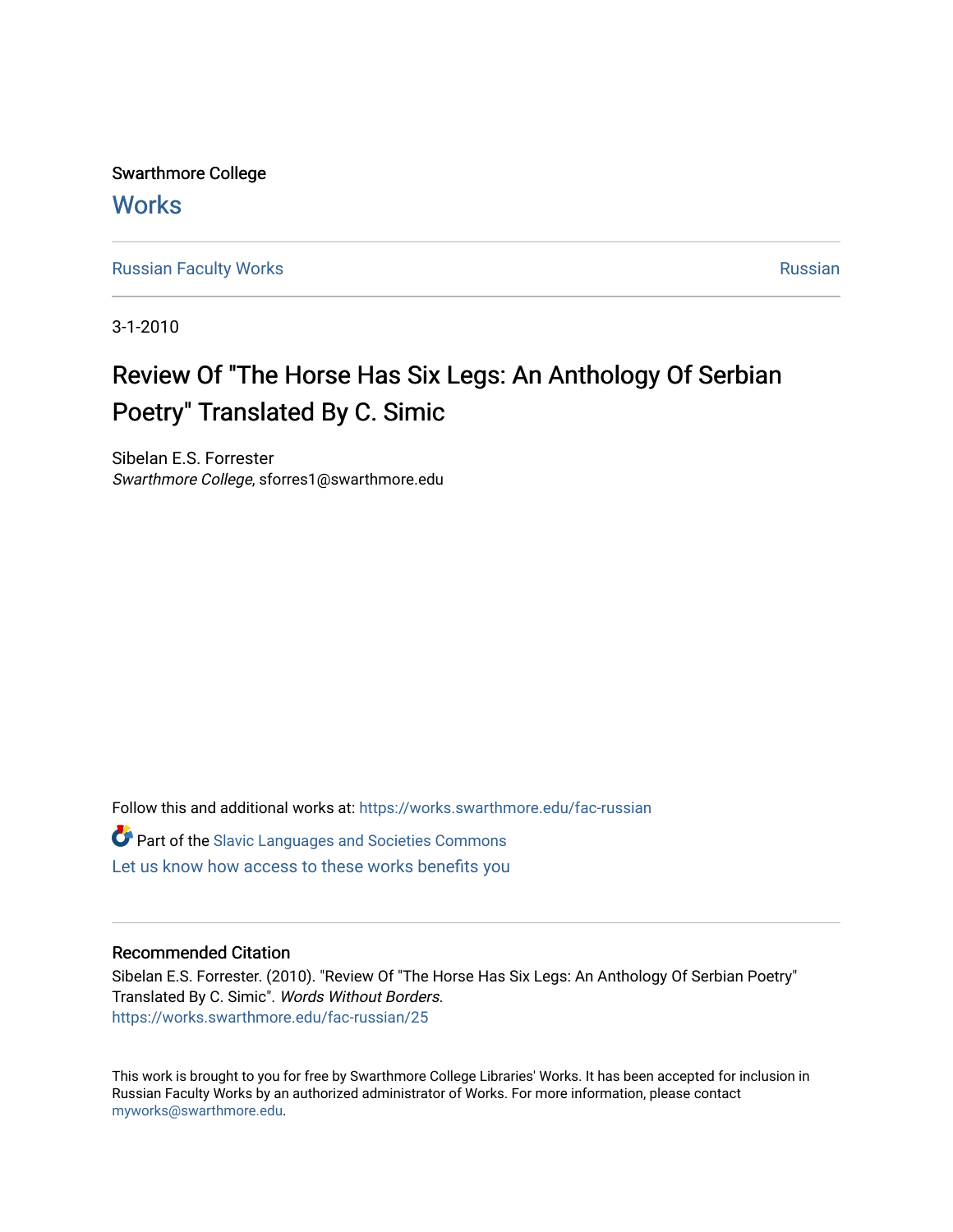# **The Horse Has Six Legs: An Anthology of Serbian Poetry**

**wordswithoutborders.org**[/book-review/the-horse-has-six-legs-an-anthology-of-serbian-poetry](https://www.wordswithoutborders.org/book-review/the-horse-has-six-legs-an-anthology-of-serbian-poetry)



### **[Book Reviews](https://www.wordswithoutborders.org/book-reviews/)**

from the [March 2010 issue](https://www.wordswithoutborders.org/issue/march-2010) Reviewed by [Sibelan Forrester](https://www.wordswithoutborders.org/contributor/sforres1)



Translated from the Serbian by Charles Simic Graywolf Press, 2010

Translation of poetry should always motivate two kinds of fidelity

Translation of poetry should always motivate two kinds of fidelity: adequate representation of the content and form of the original, and viability of the new version as a work of poetry. (My students sometimes refer to these as "Professor Stuff" and "Art Stuff.") The two concerns may be addressed by teams of translators: a native speaker who knows the original language and culture, along with the poem's place and weight within those, and a poet who is capable of creating a genuine poem in the new language. Charles Simic plays both roles in his translations of Serbian poetry, and the updated and expanded edition of his anthology, *The Horse Has Six Legs: An Anthology of Serbian Poetry*, gives happy cause to mention his gifts as a translator: professor and poet, one man with all the right stuff.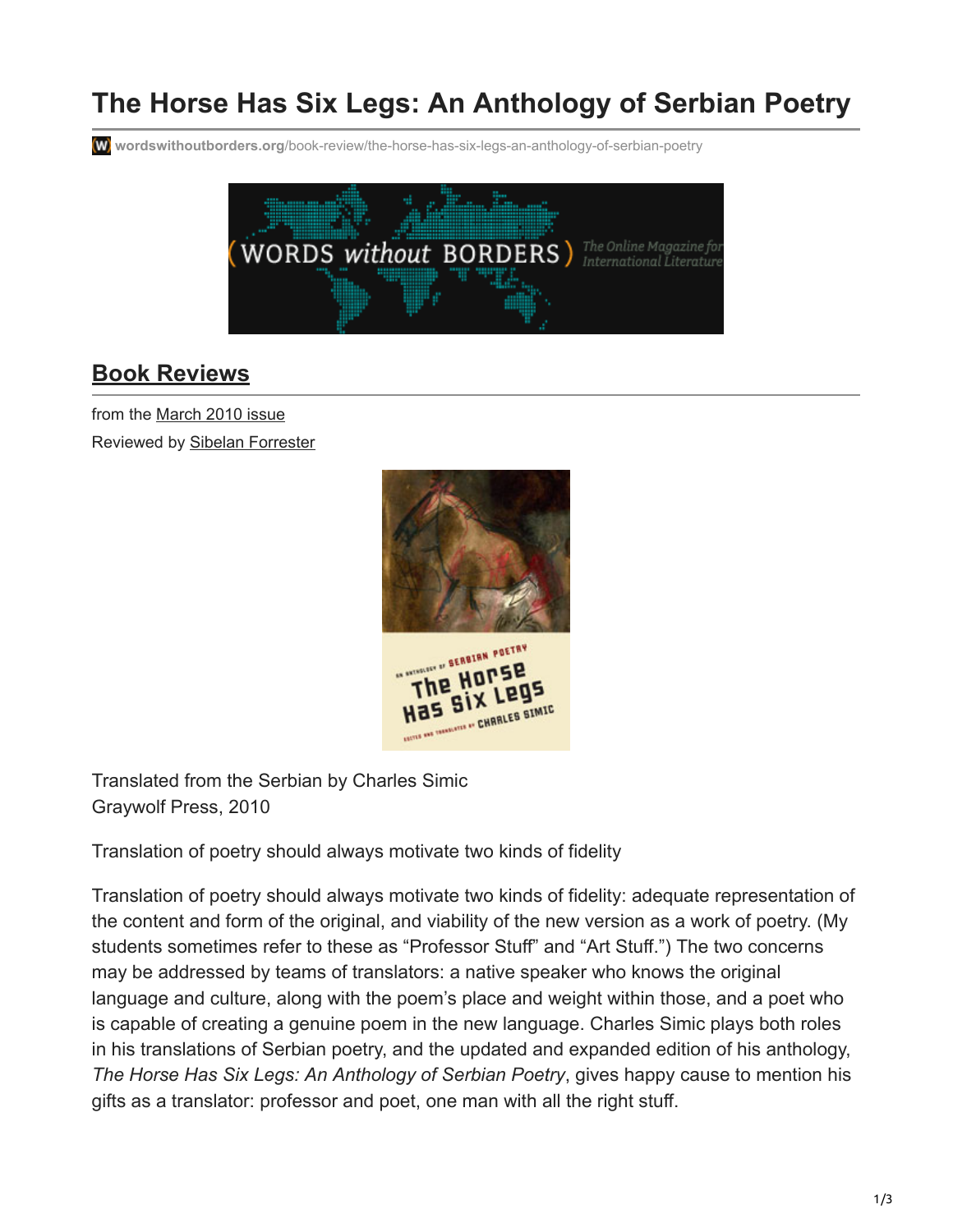I started to note the poets I wanted to cite in this review, but the list quickly grew too long. Not that I like them all equally—but a reader might not like them equally in Serbian either. Each poet has a distinct voice, different emotional shadings, and a clearly individual relationship with the translator's sympathetic magic. Simic chooses poets who have moved and inspired him, rather than everyone who "should" be represented in an anthology of Serbian poetry, and thus gives an idiosyncratic and necessarily incomplete view of the tradition. Hence perhaps his un-academic title, which evokes monstrosity, or super powers, or a creature injected with alien genes (from seraphim?). At the same time, such a collection is more likely to inspire reading and study than more inclusive but less rewarding volumes. Simic does not force a narrative of development over time; the unit of value is the individual voice and *oeuvre*, from anonymous folk songs (written down in the early 19<sup>th</sup> century) through mostly 20<sup>th</sup>-century and a few 21<sup>st</sup>-century works by twenty-four poets. The youngest poet included was born in 1961 (so, pushing fifty as I write); a project like this requires long acquaintance and return visits, which tend to privilege older, proven authors.

Almost every poet is represented by several works, ranging in length from one line to eight pages. Some names are fairly familiar in the West: Desanka Maksimović, Vasko Popa, and Milorad Pavić (best known for his success in prose, *Dictionary of the Khazars*). I applaud Simic for including several women, and for engaging deeply with their work rather than including (or excluding) them mechanically on the basis of gender ("we have women poets too!").

Since at least the late 19<sup>th</sup> century, Serbian poetry has more or less kept pace with the general development of poetry in Europe, and much of the 20th-century work is experimental rather than traditional in form. Simic does not strive for formal regularity in the earlier poets, binding the lines together with loose rhythm and to some extent muting differences among the poets. However, his English is confident and effective, accurate overall without being hobbled by details. In the last of an extended sequence from Vasko Popa's humorous "Mala kutija" ("The Little Box"), the final lines read, "*Ni jedna od malih kutija/ U maloj kutiji zaljubljenoj u sebe/ Nije poslednja/ Nađite sada svet*." Simic offers:

But not one of the little boxes

Inside the little box in love with herself Is the last one

Let's see you find the world now

Just a few more examples of Simic's results: "earring of hearing" (Pavić, p. 90), or "light lithe dragonfly"—"lithe" buzzing like those wings (Gadjanski, p. 172 ff.). There are a few topical poems: Matija Bećković's sizzling indictment of Yevgeny Yevtushenko's silence upon the invasion of Czechoslovakia in 1968 (pp. 181-2) should interest any fan of Russian poetry.